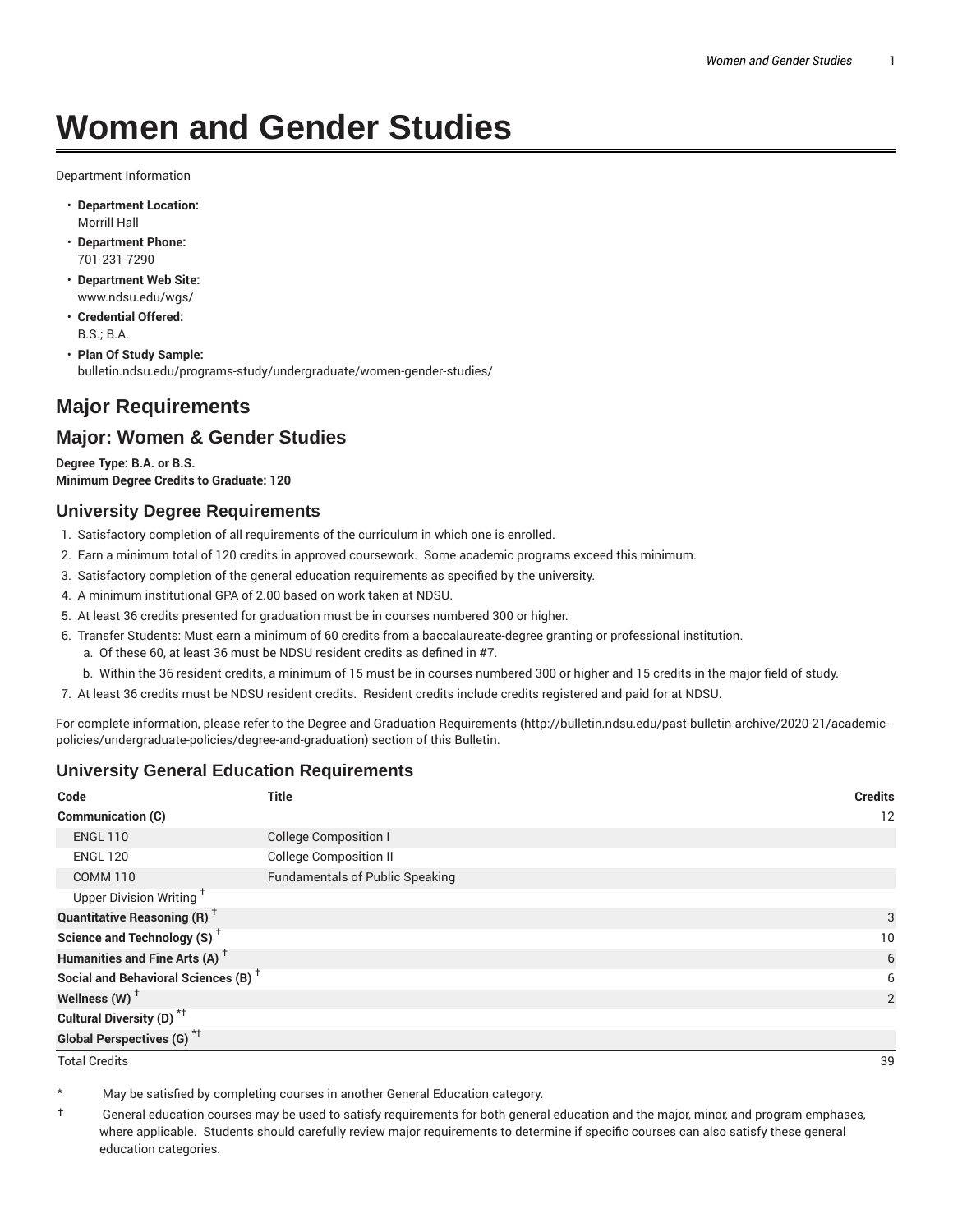• A list of university approved general education courses and administrative policies are available here (http://bulletin.ndsu.edu/past-bulletinarchive/2020-21/academic-policies/undergraduate-policies/general-education/#genedcoursestext).

#### **Arts, Humanities, and Social Sciences**

#### **Degree Requirements**

**Bachelor of Science (B.S.) Degree –** The completion of a minor program of study, a second major, or a second degree is required.

**Bachelor of Arts (B.A.) Degree –** Second year language proficiency at college level required.

#### **Arts, Humanities and Social Sciences College Requirements**

An additional 9 credits are required by the College of Arts, Humanities and Social Sciences for all Bachelor of Science and Bachelor of Arts degree programs of study, except the Bachelor of Fine Arts degree, the Bachelor of Music degree, the Bachelor of Science in Architecture degree, and the Bachelor of Science degree with a major in Environmental Design:

| Code                                  | Title                                                                            |                                                                                                                                                                                                                                                                                | <b>Credits</b> |
|---------------------------------------|----------------------------------------------------------------------------------|--------------------------------------------------------------------------------------------------------------------------------------------------------------------------------------------------------------------------------------------------------------------------------|----------------|
| <b>AH&amp;SS College Requirements</b> |                                                                                  |                                                                                                                                                                                                                                                                                |                |
|                                       | listed for each area. A course with the WGS prefix can only be used in one area. | Courses used to satisfy any general education requirement cannot be used to also count toward the AH&SS College Requirements. A<br>minimum of three credits is required in each of the 3 following areas for a total of 9 credits. Choose only those courses with the prefixes |                |
| <b>Area One: Humanities</b>           |                                                                                  |                                                                                                                                                                                                                                                                                | 3              |
|                                       | ARB, ENGL, FREN, GERM, HIST, HUM, PHIL, RELS, SPAN, or WGS                       |                                                                                                                                                                                                                                                                                |                |
| <b>Area Two: Social Sciences</b>      |                                                                                  |                                                                                                                                                                                                                                                                                | 3              |
|                                       | ANTH. CJ. COMM. EMGT. POLS. SOC. or WGS.                                         |                                                                                                                                                                                                                                                                                |                |
| <b>Area Three: Fine Arts</b>          |                                                                                  |                                                                                                                                                                                                                                                                                | 3              |
|                                       | ARCH, ART, ENVD, LA, MUSC, or THEA                                               |                                                                                                                                                                                                                                                                                |                |
| <b>Total Credits</b>                  |                                                                                  |                                                                                                                                                                                                                                                                                |                |

#### **Major Requirements**

| Code                                             | <b>Title</b>                                                                     | <b>Credits</b> |
|--------------------------------------------------|----------------------------------------------------------------------------------|----------------|
| Women & Gender Studies Major                     |                                                                                  |                |
| <b>SOC 424</b>                                   | <b>Feminist Theory and Discourse</b>                                             | 3              |
| <b>WGS110</b>                                    | Introduction to Women's Studies (May satisfy general education category A and D) | 3              |
| <b>WGS112</b>                                    | Introduction to Masculinities (May satisfy general education category A and D)   | 3              |
| <b>WGS 340</b>                                   | Perspectives in LGBTQ Studies                                                    | 3              |
| <b>WGS 350</b>                                   | Perspectives in Women's Studies                                                  | 3              |
| <b>WGS 370</b>                                   | <b>Transnational/Global Women</b>                                                | 3              |
| <b>WGS 489</b>                                   | Internship/Capstone                                                              | 3              |
| Electives: Select 15 credits from the following: |                                                                                  | 15             |
| CJ 310                                           | Women and Policing                                                               |                |
| CJ 465                                           | Women and Minorities in Criminal Justice                                         |                |
| <b>COMM 216</b>                                  | Intercultural Communication (May satisfy general education category B and D)     |                |
| <b>COMM 380</b>                                  | <b>Health Communication I</b>                                                    |                |
| <b>COMM 383</b>                                  | Organizational Communication I                                                   |                |
| <b>COMM 412</b>                                  | <b>Gender and Communication</b>                                                  |                |
| <b>ENGL 330</b>                                  | Women's Writing (May satisfy general education category A and D)                 |                |
| <b>ENGL 331</b>                                  | <b>Contemporary Women Writers</b>                                                |                |
| <b>ENGL 335</b>                                  | Multicultural Writers (May satisfy general education category A and D)           |                |
| <b>ENGL 454</b>                                  | Language Bias                                                                    |                |
| <b>ENGL 459</b>                                  | Researching and Writing Grants and Proposal                                      |                |
| <b>FREN 345</b>                                  | Women in French Literature                                                       |                |
| <b>HDFS 230</b>                                  | Life Span Development (May satisfy general education category B)                 |                |
| <b>HDFS 242</b>                                  | Couples, Marriages and Families (May satisfy general education category W)       |                |
| <b>HDFS 275</b>                                  | Diversity and Multiculturalism in Individual and Family Life                     |                |
| <b>HDFS 353</b>                                  | Children, Families and Public Policy                                             |                |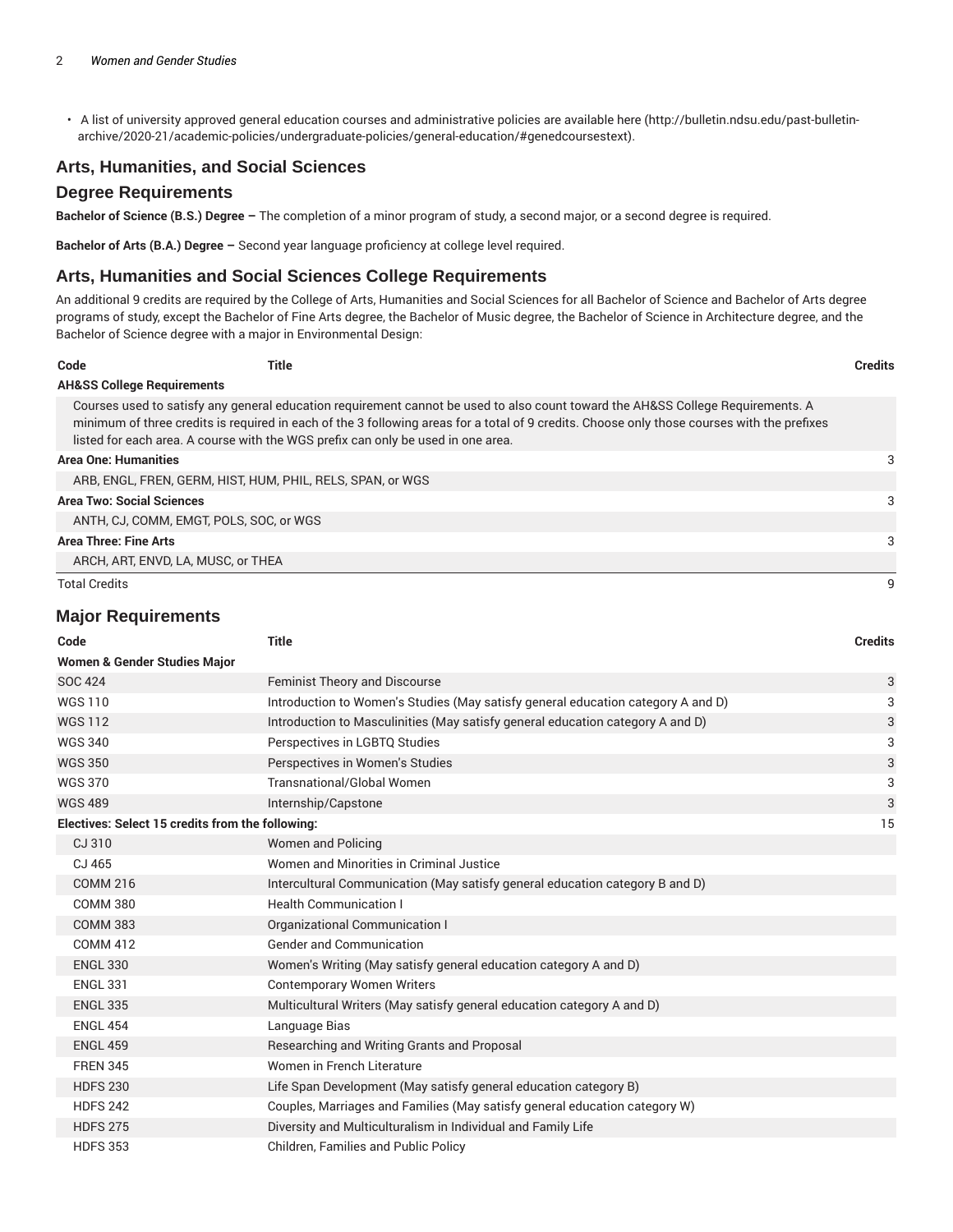| Total Credits   |                                                                      | 36 |
|-----------------|----------------------------------------------------------------------|----|
| <b>WGS 496</b>  | Field Experience                                                     |    |
| SOC 439         | Social Change                                                        |    |
| SOC 417         | Sociology of the Family                                              |    |
| SOC 412         | Sociology of Gender (May satisfy general education category B and D) |    |
| SOC 410         | Social Inequality                                                    |    |
| SOC 235         | Cultural Diversity (May satisfy general education category B and D)  |    |
| <b>PSYC 250</b> | Developmental Psychology (May satisfy general education category B)  |    |
| <b>PSYC 210</b> | Human Sexuality (May satisfy general education category B)           |    |
| <b>POLS 351</b> | <b>Women and Politics</b>                                            |    |
| <b>POLS 350</b> | Gender Issues and the Law                                            |    |
| <b>HIST 426</b> | Women in American History                                            |    |
| <b>HIST 260</b> | Women In America                                                     |    |
| <b>HIST 259</b> | Women in European History 1400-1800                                  |    |
| <b>HDFS468</b>  | <b>Families and Work</b>                                             |    |
| <b>HDFS 448</b> | <b>Issues In Sexuality</b>                                           |    |
|                 |                                                                      |    |

# **Minor Requirements**

# **Women & Gender Studies Minor**

#### **Required Credits: 18**

| Code                                             | <b>Title</b>                                                 | <b>Credits</b> |
|--------------------------------------------------|--------------------------------------------------------------|----------------|
| <b>Required Courses</b>                          |                                                              |                |
| <b>WGS110</b>                                    | Introduction to Women's Studies                              | 3              |
| <b>WGS 350</b>                                   | Perspectives in Women's Studies                              | 3              |
| Core Courses: Select 12 credits of the following |                                                              | 12             |
| CJ 310                                           | Women and Policing                                           |                |
| CJ 465                                           | Women and Minorities in Criminal Justice                     |                |
| <b>COMM 216</b>                                  | Intercultural Communication                                  |                |
| <b>COMM 380</b>                                  | <b>Health Communication I</b>                                |                |
| <b>COMM 383</b>                                  | Organizational Communication I                               |                |
| <b>COMM 412</b>                                  | <b>Gender and Communication</b>                              |                |
| <b>ENGL 330</b>                                  | Women's Writing                                              |                |
| <b>ENGL 331</b>                                  | <b>Contemporary Women Writers</b>                            |                |
| <b>ENGL 335</b>                                  | <b>Multicultural Writers</b>                                 |                |
| <b>ENGL 454</b>                                  | Language Bias                                                |                |
| <b>ENGL 459</b>                                  | Researching and Writing Grants and Proposal                  |                |
| <b>FREN 345</b>                                  | Women in French Literature                                   |                |
| <b>HDFS 230</b>                                  | Life Span Development                                        |                |
| <b>HDFS 242</b>                                  | Couples, Marriages and Families                              |                |
| <b>HDFS 275</b>                                  | Diversity and Multiculturalism in Individual and Family Life |                |
| <b>HDFS 353</b>                                  | Children, Families and Public Policy                         |                |
| <b>HDFS 448</b>                                  | <b>Issues In Sexuality</b>                                   |                |
| <b>HDFS 468</b>                                  | <b>Families and Work</b>                                     |                |
| <b>HIST 259</b>                                  | Women in European History 1400-1800                          |                |
| <b>HIST 260</b>                                  | Women In America                                             |                |
| <b>POLS 350</b>                                  | Gender Issues and the Law                                    |                |
| <b>POLS 351</b>                                  | <b>Women and Politics</b>                                    |                |
| <b>PSYC 210</b>                                  | Human Sexuality                                              |                |
| <b>PSYC 250</b>                                  | Developmental Psychology                                     |                |
| SOC 235                                          | <b>Cultural Diversity</b>                                    |                |
| SOC 417                                          | Sociology of the Family                                      |                |